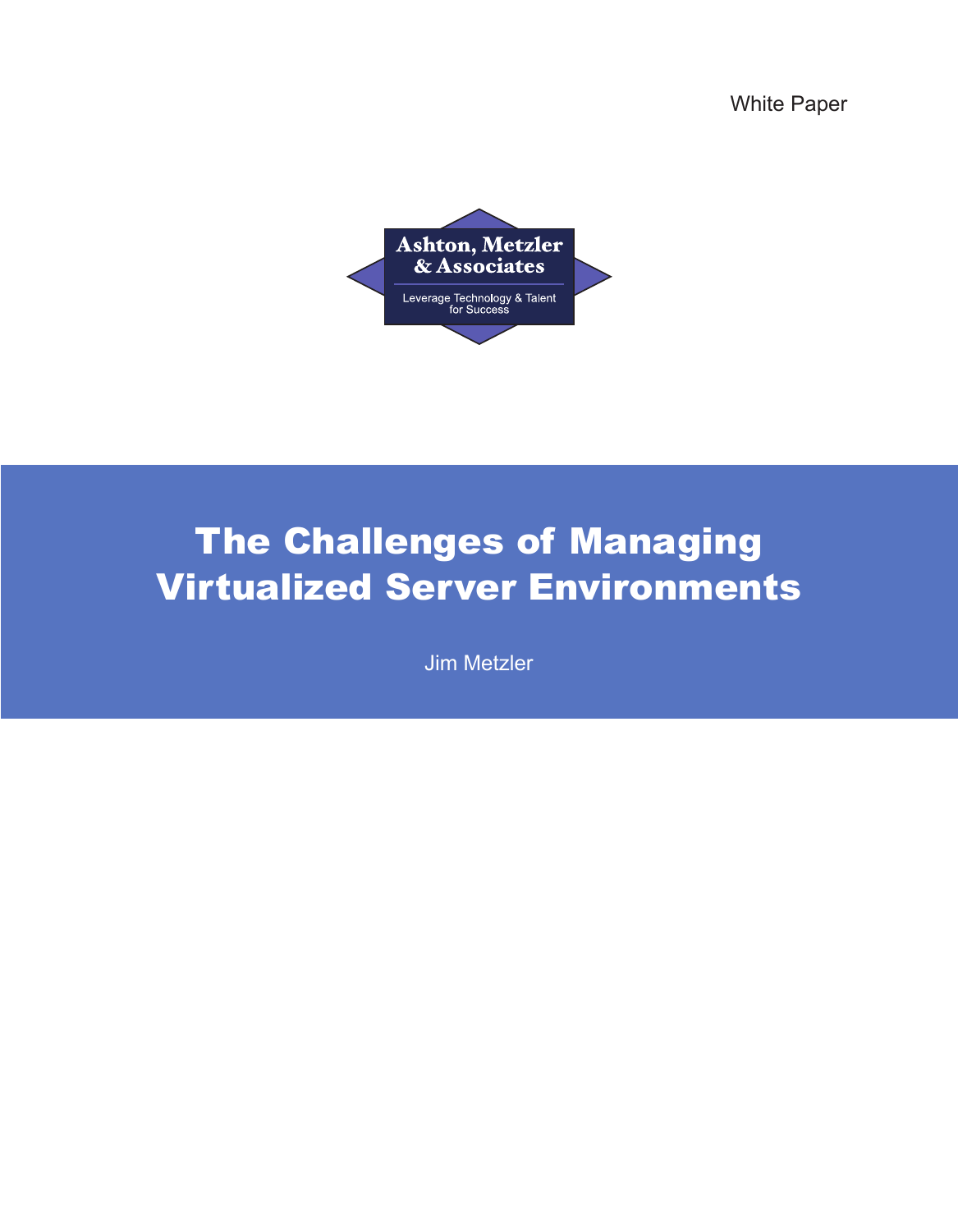## Introduction

Virtualization is currently one of the hottest topics in the information technology (IT) field and it is likely to remain that way for the foreseeable future. While virtualization is important to virtually all IT organizations, it certainly isn't new. IT organizations have been implementing virtualized technologies such as Virtual Local Area Networks (VLANs) and virtual private networks (VPNs) for at least twenty years. In recent years, many network hardware vendors have virtualized technologies that had previously been deployed as dedicated hardware devices and placed the virtualized instances of these technologies into routers and switches.

In the context of virtualization, almost every component of IT systems can be virtualized. This includes:

- **Servers**
- **Desktops**
- **Applications**
- Wide Area Networks
- Local Area Networks
- **Storage**
- Appliances such as WAN optimization controllers, application delivery controllers and firewalls

Virtualization enables IT organizations to get better control over IT resources, reduce the cost of network equipment and also reduce the organization's power and space requirements. In addition to the many benefits provided by virtualization itself, virtualization is often associated with cloud computing. There is no universal definition that identifies the characteristics of a cloud computing solution. Virtualization, however, is closely linked with cloud computing because most cloud computing solutions involve one or more forms of virtualization, with server virtualization being the most common form.

As will be discussed in this paper, in a virtual data center environment there is still a physical IT infrastructure that is comprised of devices such as servers, LAN switches and firewalls. As such, IT organizations still have the same traditional management challenges with these devices that they have always had; e.g., application discovery, baselining, application profiling and response time analysis, troubleshooting, etc. IT organizations also have the same traditional management challenges inside of a virtualized server, as they now have the requirement to manage virtual machines (VMs), virtual switches and virtual appliances such as firewalls. In addition, IT organizations have some new management challenges such as those that are created by the ability to dynamically move a virtual machine from one physical server to another.

This paper will explore the application and service delivery management challenges created by server virtualization. It will also describe how the IT organization must deploy management functionality inside of a virtualized server in order to regain the visibility that was lost due to virtualization.

# The Definition of Server Virtualization

One of the most common ways to characterize virtualization is to think of it as involving a logical abstraction of physical systems that allows one of the following:

- Multiple physical systems to appear as a single logical system; e.g., a compute cluster with a single system image. When a host is added to a compute cluster, the host's resources become part of the cluster's resources and the cluster manages the resources of all hosts within it.
- A single physical system that is partitioned to appear as multiple independent logical systems; e.g., multiple VLANs defined on a single physical LAN or multiple VPNs on a single WAN link.

Most of the current interest in virtualization revolves around the virtualization of servers. Referring back to the preceding characterization of virtualization, server virtualization is an example of partitioning a single physical system to appear as multiple independent logical systems. In particular, as a result of server virtualization, a single physical server appears as multiple VMs.

In a recent survey conducted by Ashton, Metzler and Associates, 339 IT professionals were asked to indicate the percentage of their company's data center servers that have either already been virtualized or that they expected would be virtualized within the next year. Their responses are shown in Table 1.

## **Table 1: Deployment of Virtualized Servers**<sup>1</sup>

|                                              | <b>None</b> | $1\%$ to<br>25% | 26% to<br>50% | $51\%$ to<br>75% | 76% to<br>100% |
|----------------------------------------------|-------------|-----------------|---------------|------------------|----------------|
| Have already<br>been virtualized             | 21.6%       | 33.0%           | 18.9%         | 15.1%            | 11.3%          |
| Expect to be<br>virtualized within<br>a year | 124%        | 25.6%           | 21.9%         | 21.9%            | 18 2%          |

The data in Table 1 shows the ongoing interest that IT organizations have relative to deploying virtualized servers. Two observations that can be drawn from Table 1 are that within the next year:

- The number of IT organizations that have virtualized the majority of their servers will grow by sixty percent.
- The number of IT organizations that have not implemented server virtualization will be cut almost in half.

Server virtualization is not a fundamentally new concept. IBM was shipping virtualized mainframes roughly thirty-five years ago. In the current environment, VM software that is alternatively referred to as a hypervisor or as a virtual machine monitor (VMM) runs on a server. As shown in Figure 1 (page 3), with VM software, a single physical machine can support a number of guest operating systems (OSs), each of which runs on its own complete virtual instance of the underlying physical machine. The guest OSs can be instances of a single version of one OS such as Linux, different releases of the same OS, or completely different OSs. For example, an IT organization could choose to run Linux, Windows, Mac OS-X, and Solaris on separate VMs within a single physical virtual server platform.

1 http://webtorials.com/abstracts/understanding-cloud-computing.htm, to be published by November 2009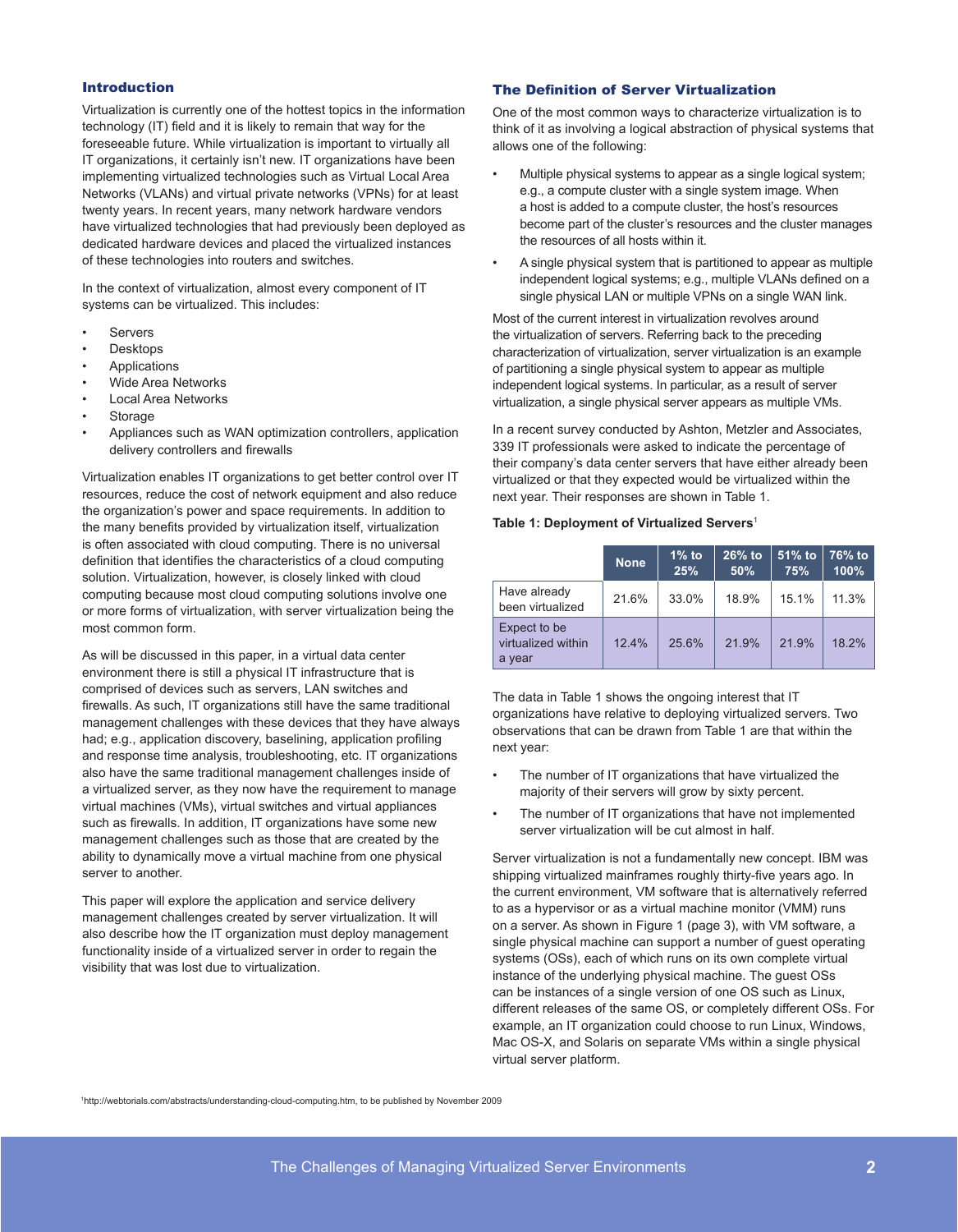# **Figure 1: Overview of Virtual Machine Technology**



The VM software creates and controls the virtual machine's virtual subsystems. It also takes complete control of the physical machine, and provides resource guarantees for CPU, memory, storage space, and I/O bandwidth for each guest OS. The VM software can provide a management interface that allows server resources to be dynamically allocated to match temporal changes in user demand for different applications. The majority of IT organizations that have currently implemented server virtualization have based that implementation on software from VMware®. A number of other vendors, however, have recently entered the market, including Citrix, IBM, Microsoft, and Sun.

Figure 2 shows how Ethernet Networking Input/Output (I/O) is typically virtualized by VM software. The VMs within a virtualized server typically share a conventional physical Ethernet Network Interface Card (PNIC) to connect to the data center LAN. The VM software provides each VM with a virtual NIC (VNIC) instance complete with MAC and IP addresses and creates a virtual switched network to provide the connectivity between the VNICs and the PNIC. The virtual switch (vSwitch) inside of the server performs the I/O transfers using shared memory and asynchronous buffer descriptors in similar fashion to a shared memory Ethernet switch. With this software-based I/O virtualization, the VM software provides the data path for inter-VM traffic as well as for traffic destined for the external LAN.

## **Figure 2: Software-Based Virtual Ethernet I/O**



In the data center, an entire n-tier application architecture can be implemented on a single high performance, multi-core virtualized server. One or more VMs can be allocated to each server function and additional VMs can be dedicated to virtual appliances such as a firewall. In instances like this, the vast majority of the inter-VM traffic stays within the server and hence does not traverse

the physical data center network. This is in contrast to the traffic flow of a typical multi-tier application in which each tier runs on a dedicated physical server. As will be discussed below, there are some significant management challenges associated with managing inter-VM traffic flows.

# The Benefits of Server Virtualization

There are numerous benefits that can be derived from server virtualization, including:

- **• Server Consolidation**–A single physical virtual server can support 10 or more VMs, allowing numerous applications that normally require dedicated servers to share a single physical server. This facilitates reducing the number of servers in the data center while simultaneously increasing average server utilization from as low as 5-10% up to 60-70%.
- **• Flexible Server and Application Provisioning and Movement**–Whereas it can take weeks or months to provision a new physical server, a VM can be established in seconds. In addition, a production VM can be transferred to a different physical server, either to a server within the same data center or to a server in a different data center, without service interruption. This capability enables workload management and optimization across an IT organization's virtualized data center(s). This capability also helps to:
	- Streamline the provisioning of new applications
	- Improve backup and restoration operations
	- Enable zero-downtime maintenance
- **• Lower TCO**–Server virtualization allows significant savings in the both CAPEX (i.e., costs of server hardware, SAN Host bus adapters, and Ethernet NICs) and OPEX; i.e., server management labor expense, plus facility costs such as power, cooling, and floor space.
- **• Green IT**–In some instances, part of the motivation to deploy virtualized servers is to reduce the number of servers, not just to reduce the cost of those servers, but to also reduce the associated carbon footprint as part of a Green IT initiative.
- **• Enable Other Initiatives**–In order to more effectively manage and control user desktops, many IT organizations are implementing virtual desktops. Virtualized servers are a prerequisite for virtualized desktops because a virtual desktop implementation requires that a VM in a data center server hosts a complete user desktop including all its applications, configurations, and privileges.

# The Challenges of Server Virtualization

#### *The Fractal Data Center*

One way to think about the current generation of data centers, and the related management challenges, draws on the concept of a fractal<sup>2</sup>. A fractal is a geometric object that is similar to itself on all scales. If you zoom in on a fractal object it will look similar or exactly like the original shape. This property is often referred to as self-similarity.

The relevance of fractals is that the traditional data center is comprised of myriad physical devices including servers, LAN

2 http://www.pha.jhu.edu/~ldb/seminar/fractals.html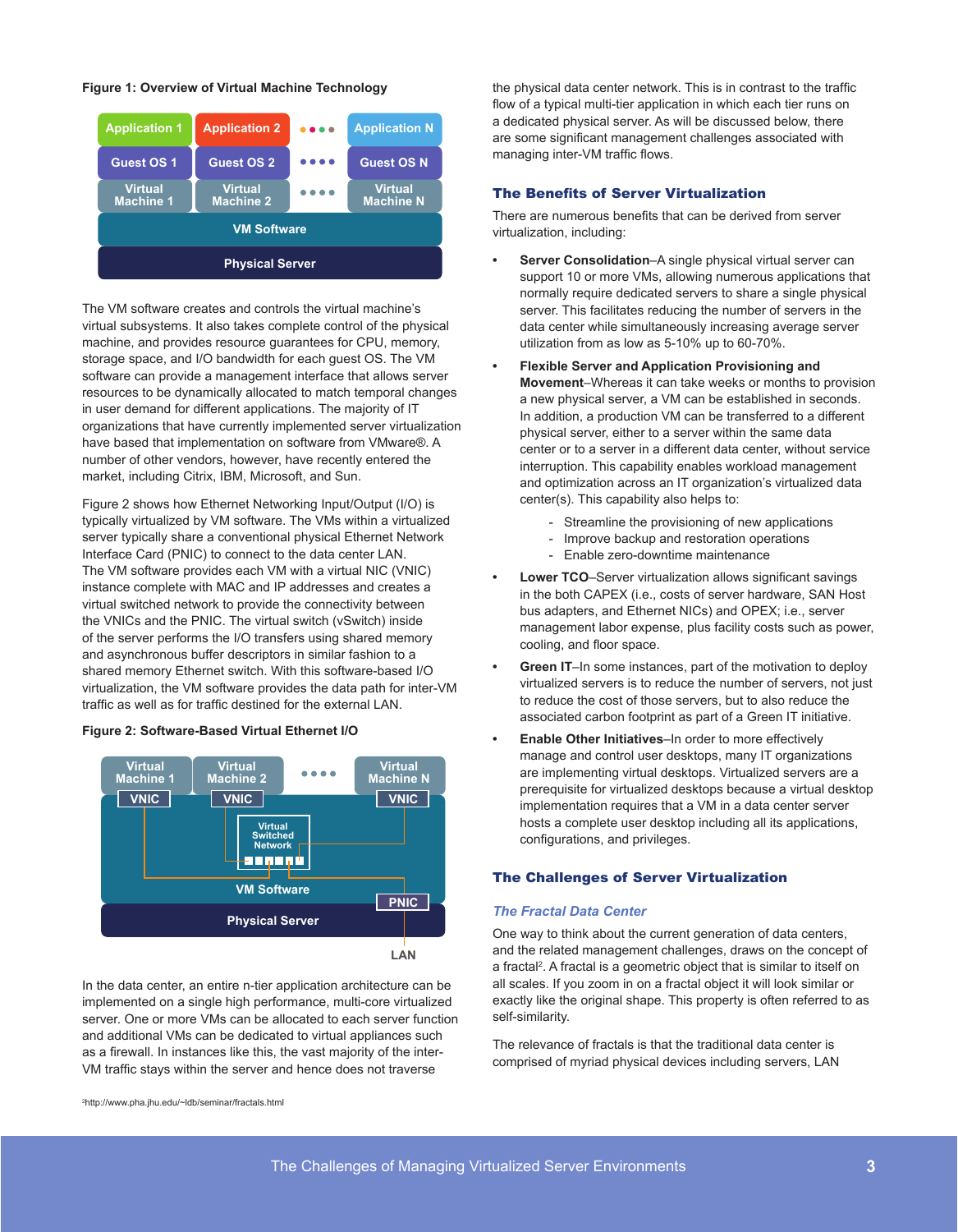switches and firewalls. The virtualized data centers that most IT organizations are in the process of implementing are still comprised of physical servers, LAN switches and firewalls. In addition, these data centers house virtualized servers, which themselves are comprised of myriad virtualized devices including virtual machines, a virtual LAN switch and in many cases virtual firewalls. Hence, if you take a broad overview of the data center you see certain key pieces of functionality. As shown in Figure 3, if you were to then zoom inside of a virtualized data center server you would see most of that same functionality.

#### **Figure 3: The Fractal Data Center**

#### **Traditional Data Center** — Physical Devices



**Fractal Data Center** — Physical and Virtual Devices



*Traditional Management Challenges*

In order to successfully deploy a fractal data center, IT organizations need to respond to a set of traditional management challenges. These traditional management challenges apply at two levels. Those levels are:

#### **• The physical data center level**

IT organizations will have the same management challenges with the physical components of their data center as they have always had.

#### **• The virtual data center level**

IT organizations will have the same management challenges with the virtual devices inside of a virtualized server as they have typically had with the physical components of their data center.

An example of a traditional management challenge is the growing requirement to discover and monitor all types of applications and services. From an application-focused perspective, this includes complex applications such as SAP as well as custombuilt applications. It also includes broadcast, multicast and unicast applications as well as peer-to-peer applications. From a servicefocused perspective, this includes services such as voice and email.

Another example of a traditional management challenge is the requirement to baseline performance. Baselining is important because it provides a reference from which service quality and application delivery effectiveness can be measured. It does so by quantifying the key characteristics (e.g., response time, utilization and delay) of applications and services as well as various IT resources including servers, WAN links and routers.

Application profiling and response time analysis provides the capability for IT organizations to understand the behavior of critical applications and services. That capability helps an IT organization detect and resolve performance issues before they impact end users, which is important in both a traditional as well as a virtualized environment. This capability also helps an IT organization make the transition to a virtualized environment by identifying which applications make sense to run in a virtualized environment. In particular, an IT organization will not be successful with server virtualization if it loads onto a physical server a large number of applications, all of which are either CPU-intensive or I/O-intensive. Application profiling provides the insight IT organizations need to avoid this situation.

Activities such as baselining and application profiling can help an IT organization identify and remedy problems before they impact end users. However, there will always be instances in which IT organizations need to respond to a problem reactively. In order to troubleshoot effectively, IT organizations need to monitor and alert on key performance indicators such as responsiveness, packet loss and errors. All of these activities must be performed whether or not the server has been virtualized. If the server has been virtualized, IT organizations also need to be able to troubleshoot on a per-VM basis.

# *New Management Challenges*

In additional to traditional management challenges, as IT organizations implement fractal data centers they also encounter a new set of management challenges. For example, as was previously noted, one of the advantages of a virtualized server is that a production VM can be transferred to a different physical server, either to a server within the same data center or to a server in a different data center, without service interruption. While this capability provides significant value, it can be challenging for IT organizations to ensure that the migrated VM retains the same security, storage access, and QoS configurations and policies. Transferring production VMs can make it difficult for IT organizations to keep track of where each VM is located and can also cause significant shifts in network traffic. All of these factors can significantly complicate the troubleshooting process.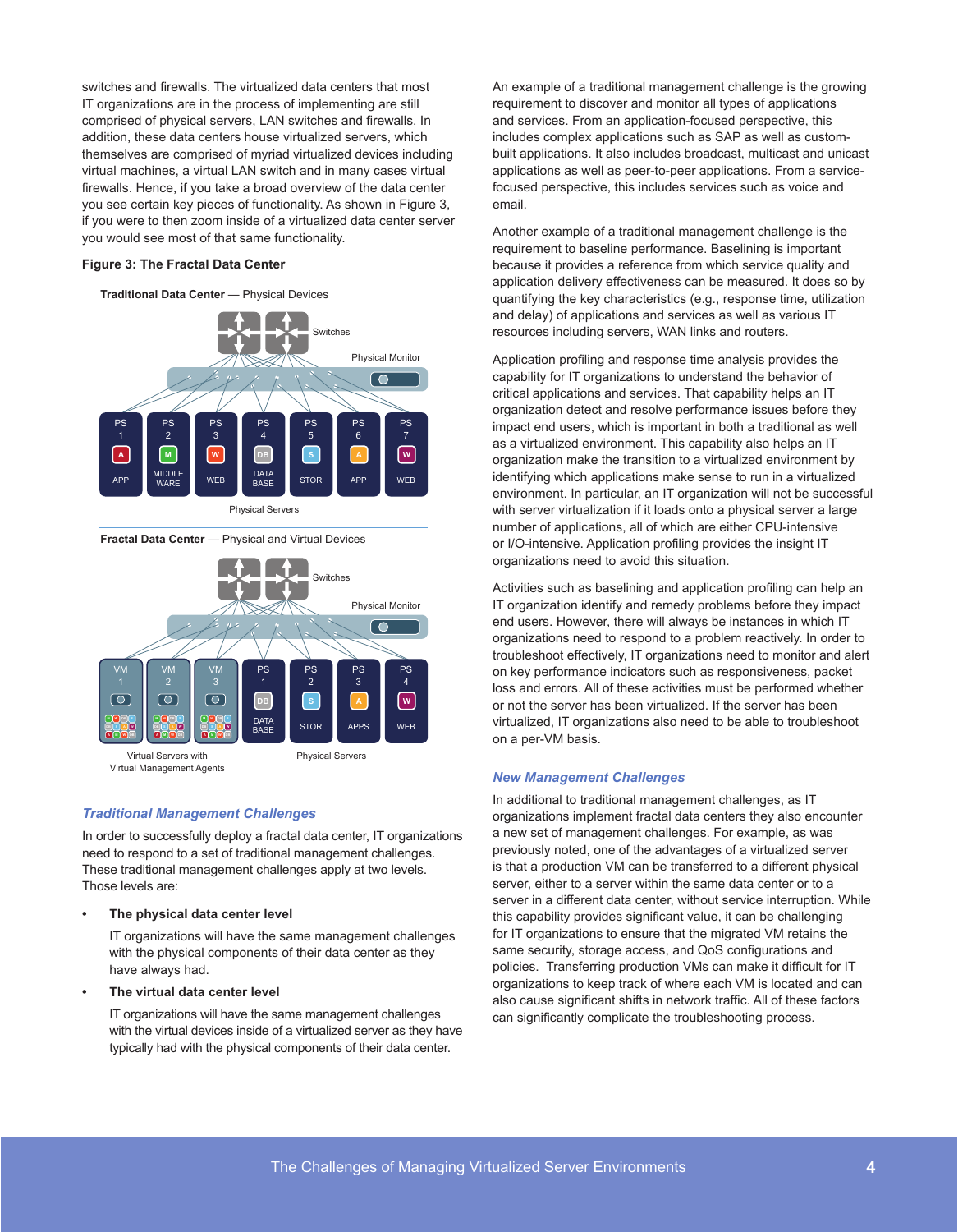Another emerging management challenge stems from the fact that in the traditional data center environment, IT organizations typically leverage the management functionality in their physical LAN switches to manage the traffic flows between servers. Unfortunately, in most instances the vSwitch that resides in a virtualized server provides little if any management insight. As such, IT organizations lose visibility into the traffic flows between and among the VMs on the same physical server.

For example, while most embedded virtualization management tools can identify the total volume of traffic within the entire virtual environment, they cannot provide information on individual network services such as HTTP or FTP. This lack of management insight can dramatically limit the ability of the IT organization to be able to effectively monitor performance or resolve performance problems. In addition, the current generation of vSwitches provides little if any inherent security visibility. As a result, it is typically not possible for an IT organization to know if unsanctioned network services have been enabled, or if worms or other forms of malware are propagating within the virtual environment.

# Managing Application Performance on Virtual Machines

IT organizations need the same visibility into the performance of an application running on a VM as they have into the performance of an application running on a physical server. A key requirement for regaining visibility into the performance of virtualized applications is to be able to see applications within their virtual environment in a manner that is consistent with how these applications were viewed in a physical server environment. As shown in Figure 4, this is best achieved by instrumenting the virtualized server with a data source that can both discover and see application traffic. Ideally this instrumentation would look at actual packets to provide the same perspective as a physical network-based packet-flow data source would. This requires the virtualization of physical probe technology into a virtual appliance that can be deployed within a virtual server. An effective virtual probe should behave exactly like its physical counterpart, except that it resides within the virtual server and looks at the interaction of all applications over the server's virtual network.

# **Figure 4: Embedding Management Data Sources into Virtual Machines**



One of the characteristics of a virtualized server is that each virtual machine only gets a fraction of the virtual server's compute resources (i.e., CPU, memory, storage). As a result, in order for a virtual probe to be effective it should not consume significant resources. In addition, the virtual probe should reside in its own VM and be protected from impacting, and being impacted by other applications.

The way that a virtual probe works is identical to how many IT organizations monitor a physical switch. In particular, the vSwitch has one of its ports provisioned to be in promiscuous mode and hence forwards all inter-VM traffic to the virtual probe. As a result, the use of a virtual probe enables the IT organization to reestablish the necessary visibility into the inter-VM traffic to effectively and proactively manage application and service traffic within a virtual server.

Not all virtual probes or virtual monitoring technology is the same. They can differ in a variety of ways. For example, they can provide:

- Near real-time monitoring of application layer details within the virtual machine using flow-based data as the source
- Real-time monitoring of all transaction data within the virtual machine using packet-based traffic as the source
- Streaming of the packet-based traffic to an external hardware collection appliance for post-event forensics analysis
- A combination of both real-time monitoring and streaming packet flow analysis for complete coverage

Having the choice to combine both real-time monitoring with post-event forensics against the same stream of packet flow traffic offers the most flexible solution to performance issues in both a traditional as well as a virtualized environment.

#### **Figure 5: Virtual Monitoring Technology**



As noted, what is true in the traditional data center environment is also true in a virtual environment –packet level data provides the richest insight into the dynamics of service delivery that encompasses the applications, the network and the users. For example, packet-level data can provide insight into the performance of a wide range of applications, including well-known applications such as Lotus Notes, custom-developed applications, peer-to-peer applications, and complex applications such as SAP,